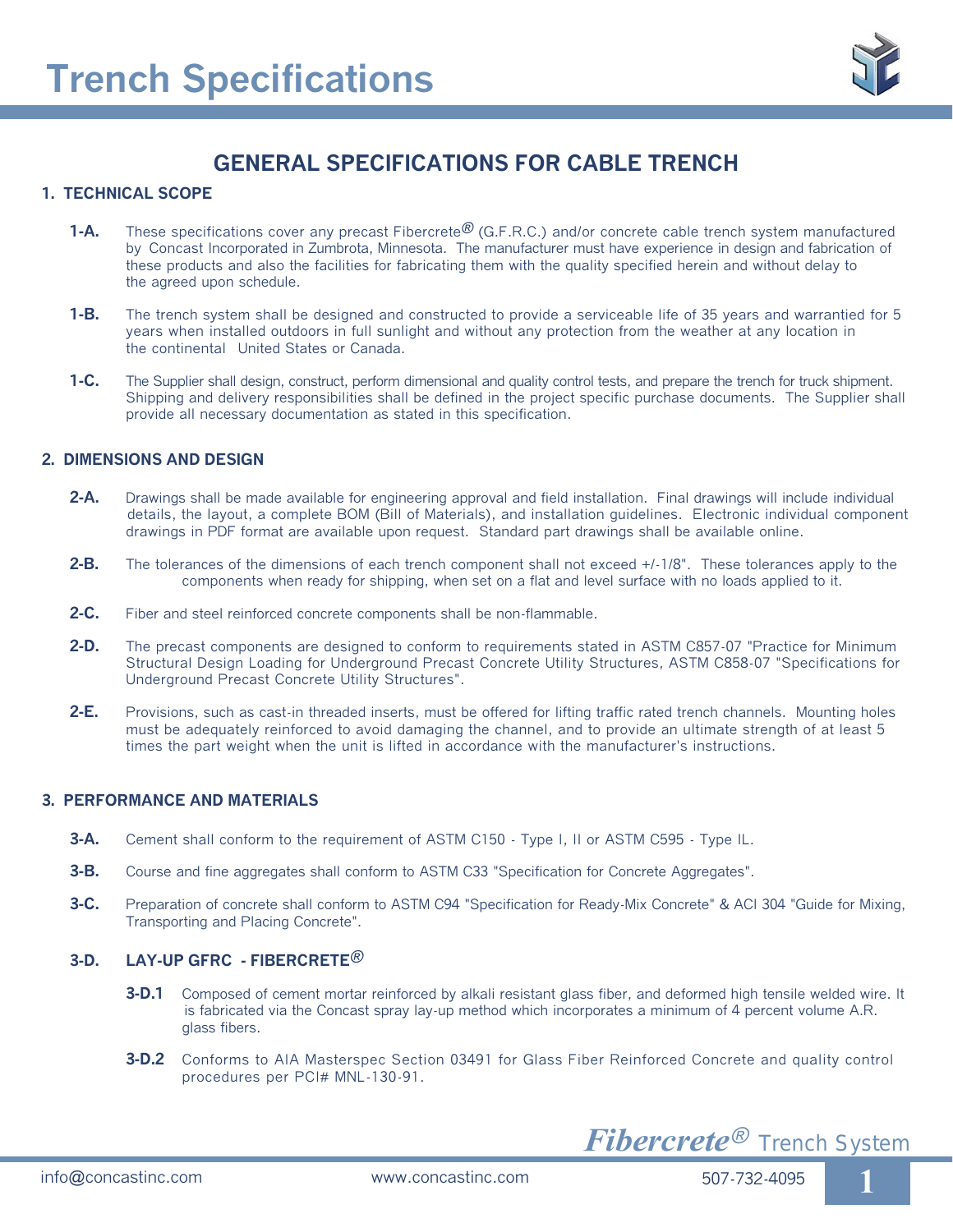

# **3-E. PREMIX GFRC - FIBERCRETE**®

- **3-E.1** Composed of cement mortar reinforced by alkali resistant glass fiber, and a deformed prefabricated high tensile welded steel wire. It is fabricated via casting into steel forms.
- **3-E.2** A.R. Glass is required to prevent glass deterioration if in contact with any poured cement or grout foundation.
- **3-E.3** Shall obtain a minimum compressive strength of 6000 PSI at 28 days of age.

#### **3-F. MICRO-CONCRETE**

- **3-F.1** Precast concrete trench components shall be cast into steel forms using Type I/II Portland Cement.
- **3-F.2** Concrete shall contain 6% entrained air (plus or minus 1%)
- **3-F.3** Shall obtain a minimum compressive strength of 7500 PSI at 28 days of age.

#### **3-G. REINFORCEMENT**

- **3-G.1** Steel reinforcing bars shall conform to ASTM A615/A615M-16 "Standard Specification for Deformed and Plain Carbon- Steel Bars for Reinforcement".
- **3-G.2** Steel reinforcing wires shall conform to ASTM A496 "Specification for Steel Wire, Deformed for Concrete Reinforcement".

**3-G.3** Steel reinforcing weld wire cages shall conform to ASTM A497 "Specification for Steel Welded Wire Fabric, Deformed for Concrete Reinforcement".

- **3-H.** With equipment installed; the trench system shall be capable of withstanding temperature variations of -40**°** Fahrenheit to 149**°** Fahrenheit without cracking, splitting, or otherwise deforming. Material shall be have been tested and conform to ASTM C666/C666M-03. Relative dynamic modulus - less than 5% change. Mass change - less than 0.25%.
- **3-I.** Fire Resistance: Per ASTM E-84 surface burning test must provide Class A level with a flame spread index of 0 and smoke developed index is also 0.
- **3-J.** Chloride Ion Penetrability per AASHTO T 277-15 and ASTM C1202-12 shall be moderate.
- **3-K.** When required, site-specific, PE stamped, seismic calculations shall be provided.
- **3-L.** Concrete properties will vary depending upon the particular formulation of the concrete mix design. Customized properties can be achieved by using nonstandard ingredients, by changing or adding reinforcements, and by tailoring the overall mix design.

#### **3-M. METAL COMPONENT**

- **3-M.1** All galvanized steel covers, hardware, and embedments shall meet the following requirements:
	- Steel Deck Plating ASTM A786
	- Steel Sheet A1011 HSLAS Gr 50
	- Steel Angles & Flats ASTM A-36
	- Galvanized Covers ASTM 123
	- Galvanized Hardware ASTM 153
- **3-M.2** All stainless steel hardware and embedments shall meet the following requirements:
	- Stainless Steel Angles & Flats Type 304 ASTM A276
	- Stainless Steel Sheet Type 304 ASTM A-240

# $Fibercrete<sup>®</sup>$  Trench System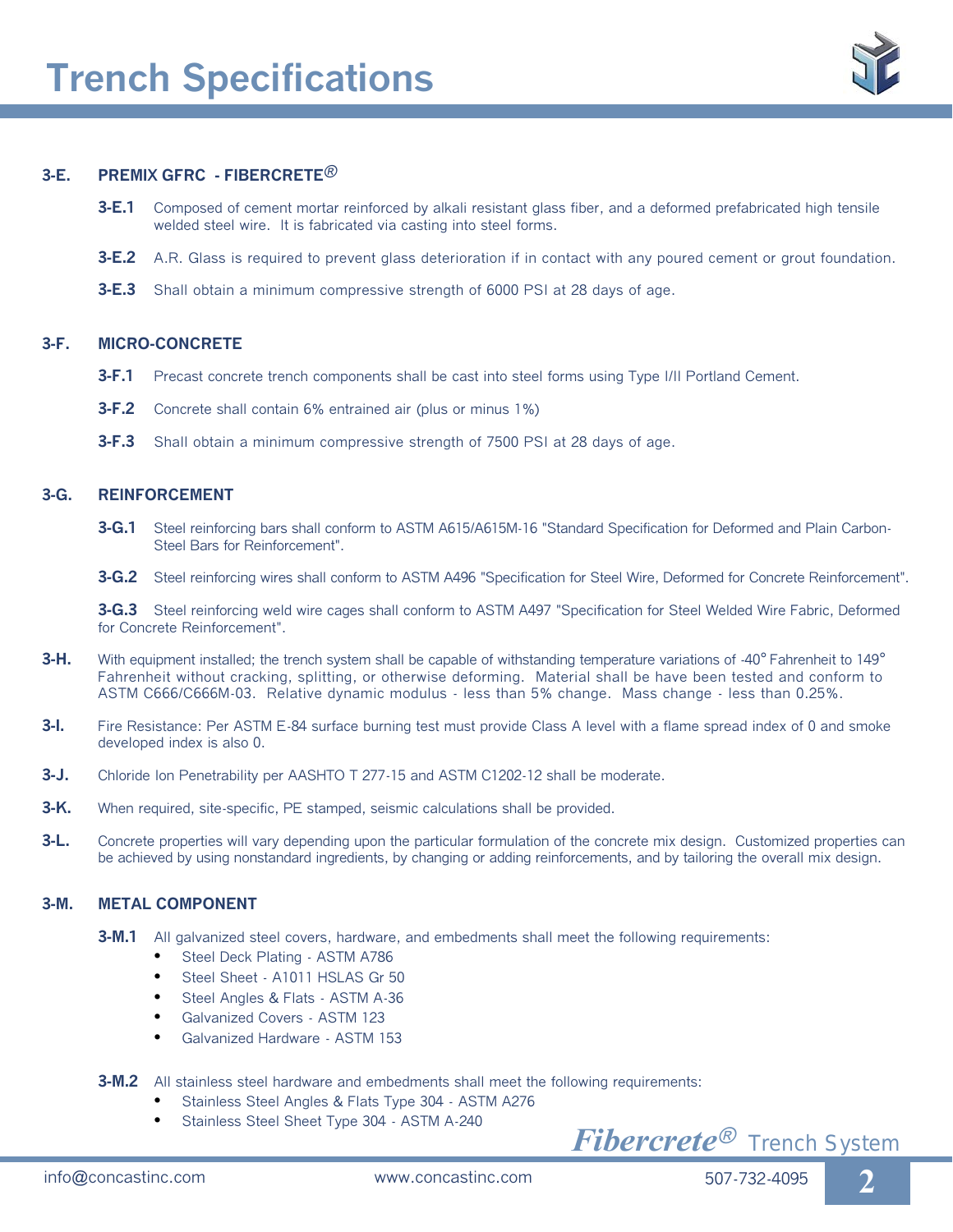**3-M.3** All aluminum covers, hardware, and embedments shall meet the following requirements:

- Aluminum Flats 6061-T6511 ASTM B22
- Aluminum Sheet Smooth 5052-H32 ASTM B209
- Aluminum Deck Plating 3003 ASTM B209 or 6061 ASTM B632
- Aluminum Angles 6061-T6 ASTM B308
- Aluminum Channels 6061-T6 ASTM B308

## **3-N. POLYMER CONCRETE**

**3-N.1** All polymer concrete covers shall meet the following requirements:

|           | Compressive Strength               | ASTM C-39            | Min: 16,000 psi                                                                                  |
|-----------|------------------------------------|----------------------|--------------------------------------------------------------------------------------------------|
| ٠         | <b>Modulus of Rupture</b>          | <b>ASTM C-293</b>    | Avg: 1670 psi                                                                                    |
| ٠         | Modulus of Elasticity (Tension)    | ASTM D-790           | Min: 1.15x10 <sup>6</sup> psi                                                                    |
| ٠         | <b>Direct Tensile Strength</b>     | ASTM D-638           | Min: 2070 psi                                                                                    |
| $\bullet$ | <b>Splitting Tensile Strength</b>  | ASTM C-494           | Avg: 1670 psi                                                                                    |
| ٠         | <b>Tensile Elengation</b>          | <b>ASTM 638</b>      | 1.48%                                                                                            |
| $\bullet$ | Shear Strengh                      | <b>ASTM D-732.02</b> | Min: 11,000 psi                                                                                  |
|           | <b>Flexural Strength</b>           | ASTM D-790           | Avg: 3,750 psi                                                                                   |
| ٠         | <b>UV Radiation</b>                | <b>ASTM G-154</b>    | No effect to slight fading                                                                       |
|           | <b>Water Absorption</b>            | ASTM D-570           | Max: .047%                                                                                       |
|           | Fire resistance                    | ASTM D-635           | Will not sustain burning. Self-extinguishing surface.<br>Flammability value less than 25 (E-162) |
| ٠         | <b>Smoke Density</b>               | <b>ASTM E662-03</b>  | Less than .5 minutes and less than 15 at 4 minutes                                               |
| ٠         | Freeze/thaw resistance 1000 cycles | ASTM D1037           | No effect                                                                                        |
| ٠         | Salt Spray                         | ASTM B-117           | No effect                                                                                        |
| ٠         | Impact Resistance 160 in-Ibs.      | <b>ASTM -2794</b>    | No Cracking. 1/4" diameter indentation                                                           |
| ٠         | Sodium Chloride 5%                 | ASTM D-543           | No effect                                                                                        |
| ٠         | Sulfuric Acid 0.1N                 | ASTM D-543           | No effect to slight discoloration                                                                |
| $\bullet$ | Ammonium Hydroxide 28%             | ASTM D-543           | No effect                                                                                        |
| ٠         | Potassium Hydroxide 20%            | <b>ASTM D-543</b>    | No effect                                                                                        |
| ٠         | Calcium Chloride 5%                | ASTM D-543           | No effect                                                                                        |
|           | Sodium Hydroxide 0.1N              | ASTM D-543           | No effect                                                                                        |
| ٠         | Ethyl Alcohol 100%                 | ASTM D-543           | No effect                                                                                        |
| ٠         | Acetic Acid 5%                     | ASTM D-543           | No effect                                                                                        |
| ٠         | Nitric Acid 30%                    | ASTM D-543           | <b>Slight Discoloration</b>                                                                      |
| ٠         | Hydrochloric 0.2N                  | ASTM D-543           | <b>Slight Discoloration</b>                                                                      |
|           |                                    |                      |                                                                                                  |

## **4. ALL CONCAST TRENCH SYSTEMS**

- **4-A.** Trench systems shall consist of precast reinforced concrete channel sections with removable cover sections and end plates assembed to form a completely enclosed trench.
- **4-B.** Trench channels shall have an inside depth of 8, 12, 16, 24 or 36 inches which excludes the cover and floor thickness.
- **4-C.** Trench channels have an interior minimum width of 6, 12, 10, 20, 24, 30, 40, or 50 inches. All channels shall be available with open or solid bottom configurations.
- **4-D.** The channel design is such that it is self-supporting and can be set above grade level if required.

*Fibercrete*® *Trench System*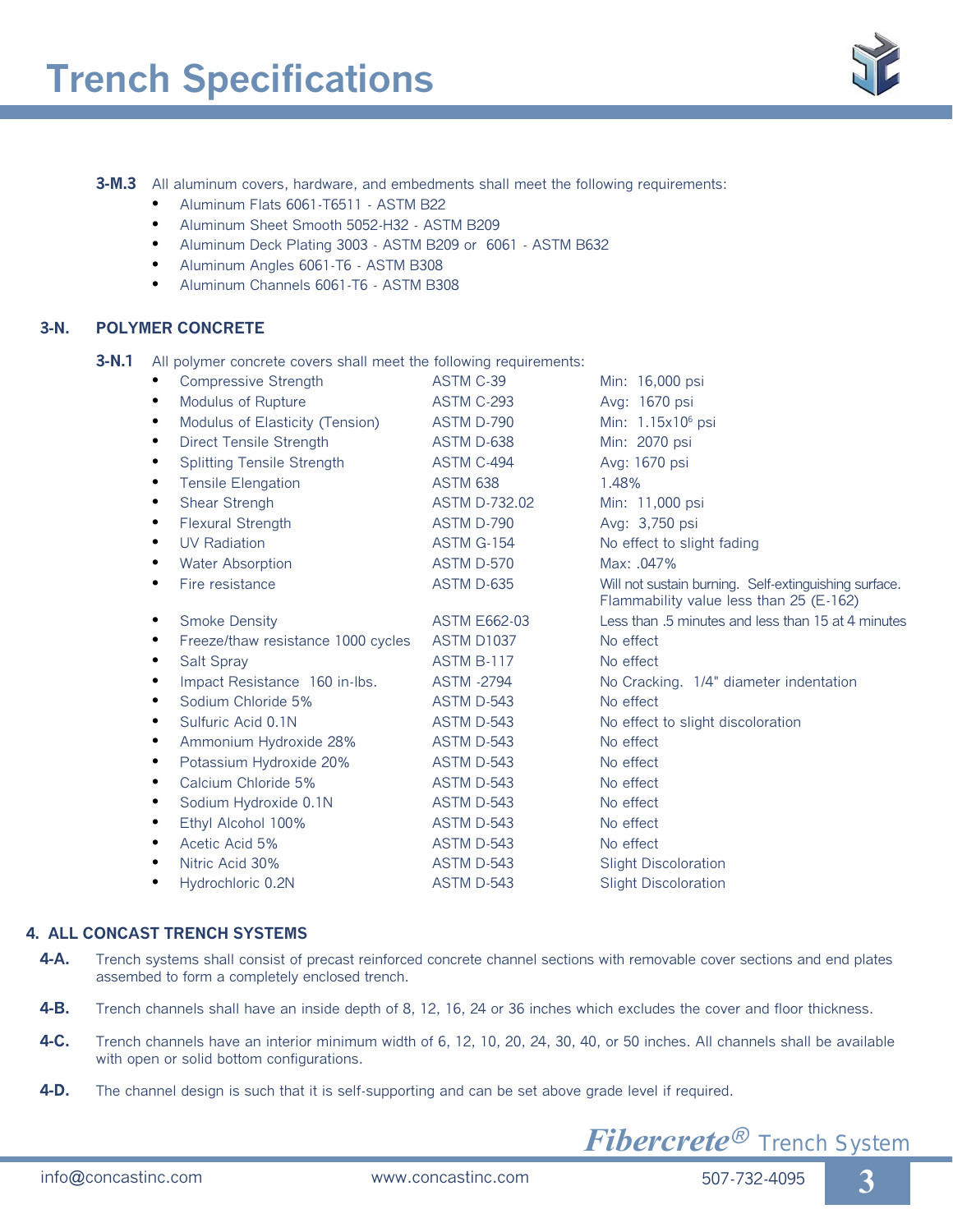

- **4-E.** All channels to be of one-piece design and shall be furnished in standard 4 or 8 foot lengths. Special lengths under 8' long must be made available when needed in a trench run layout. Channel sections must be designed to interlock via male/ female end joints.
- **4-F.** A universal channel shall be provided for ells, tees, crosses, and reducers. Special angled channels are used for turns in the trench run, for elevation changes, or transitions from pedestrian rated to traffic rated channel.

#### **5. PEDESTRIAN RATED TRENCH SYSTEMS**

- **5-A.** Trench systems are designed to support at least 200 PSF live load. Not intended for vehicle traffic.
- **5-B.** Standard lightweight channels are to be constructed with spray up Fibercrete®.
- **5-C.** Covers must be made available in aluminum, Fibercrete®, galvanized steel, ventilated galvanized steel, polymer & fiberglass; they are sized to permit manual removal by a single person using the Concast, Inc. lifting tool to engage the lifting slots in the cover.

#### **6. TRAFFIC RATED TRENCH SYSTEMS**

- **6-A.** All Light Traffic channels shall meet AASHTO H-10 light equipment requirement of supporting 16,000 lb./axle load.
- **6-B.** All Light Traffic channels shall have the following H-10 rated cover options: lightweight Fibercrete® , precast steel reinforced concrete, or fabricated hot-dipped galvanized steel with or without ventilation grates.
- **6-B.** All Heavy Traffic channels shall meet AASHTO H-40 heavy equipment requirement of supporting 64,000 lb./axle load.
- **6-B.** All Heavy Traffic sytem's final traffic rating is controlled by the traffic rating of the cover.
- **6-C.** All HTSG40 steel covers, standard HTSG steel covers & standard HT concrete covers shall meet AASHTO H-40 heavy equipment requirement of supporting 64,000 lb./axle load.
- **6-C.** All angled HTSG steel covers, angled HT concrete covers, HT3 concrete, polymer & fiberglass covers shall meet AASHTO H-20 heavy equipment requirement of supporting 32,000 lb./axle load.
- **6-E.** Provisions, such as cast-in threaded inserts, must be offered for lifting traffic rated trench channels. Mounting holes must be adequately reinforced to avoid damaging the channel, and to provide an ultimate strength of at least 5 times the part weight when the unit is lifted in accordance with the manufacturer's instructions.
- **6-F.** All steel reinforcement is held inside the concrete mold using rebar chairs. These chairs ensure a proper concrete coverage of 3/4 inch minimum over all areas of steel reinforcement.